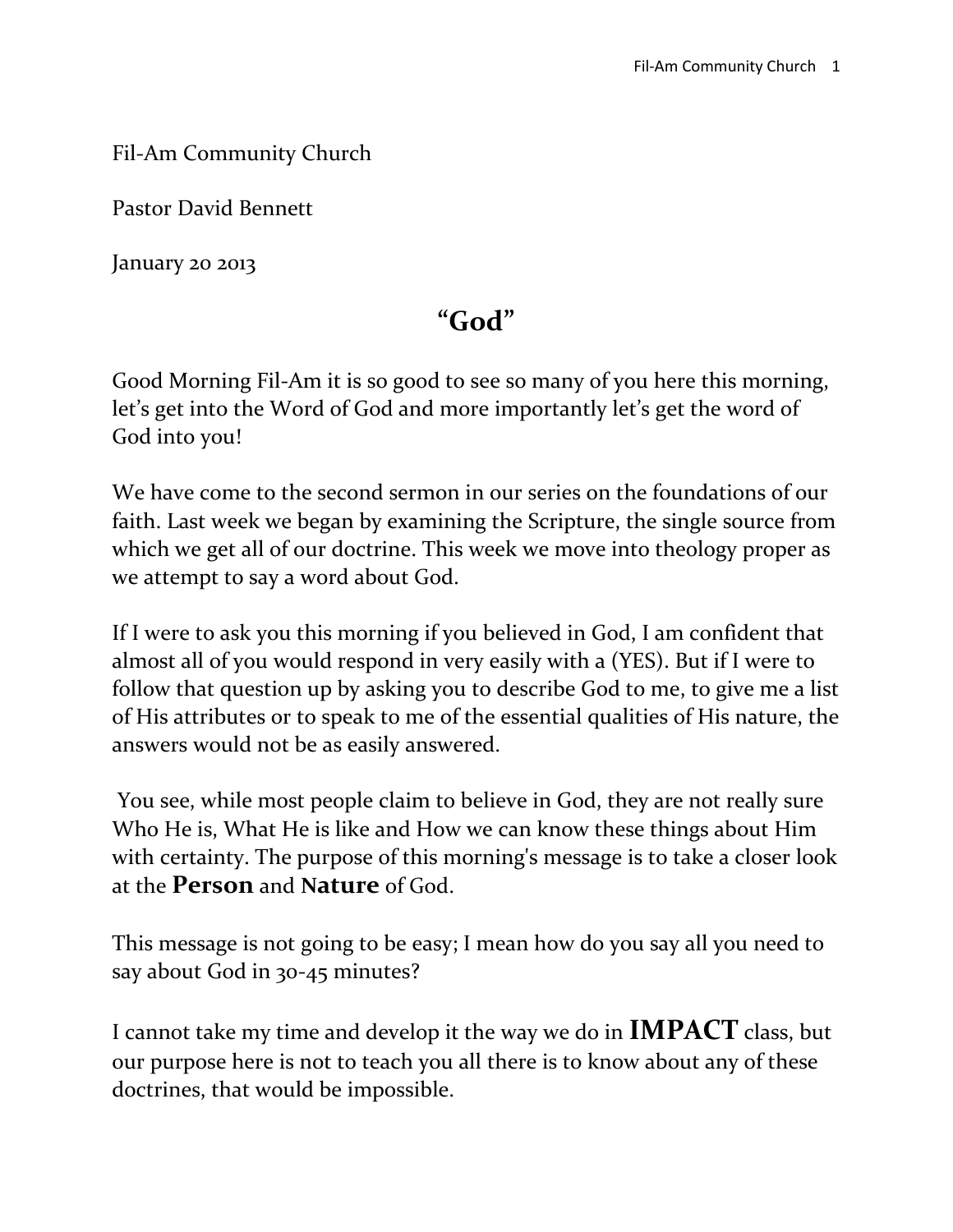This series of messages is designed simply to familiarize you with the very basics of doctrines which we as Christians confess to be true.

My hope is to stir your hearts and to what your appetite for more so that you will continue to study and learn more of these truths on your own.

Remember the saying give a man a fish, feed him for a day, teach him to fish and feed him for a lifetime… **(When was the last time you went fishing?)**

We will break our discussion this morning into three sections. First we will look at who God is not. Secondly we will look to the scripture to see how God reveals Himself to us and finally we will consider what **IMPACT** these truths have on our lives.

#### **I. Who God is Not**

If you were to ask Americans if they believed in God, the majority of them would tell you yes, they do believe in God.

According to a Fox News poll conducted (Back in June of 2004) fully 92 % of Americans say they believe in God, 85 % in heaven and 82 % in miracles. Though belief in God has remained at about the same level, belief in the devil has increased slightly over the last few years - from 63 % in 1997 to 71 % today.

But before you get overly encouraged, the same national poll showed that about a third of Americans believe in ghosts (34 %) and an equal number in UFOs (34 %), and about a quarter accept things like astrology (29 %), reincarnation ( $25\%$ ) and witches ( $24\%$ ).

Overall, most Americans think religion plays too small a role in people's lives today (69 %), with only 15 % saying it plays too large a role and  $7$  % saying "about right."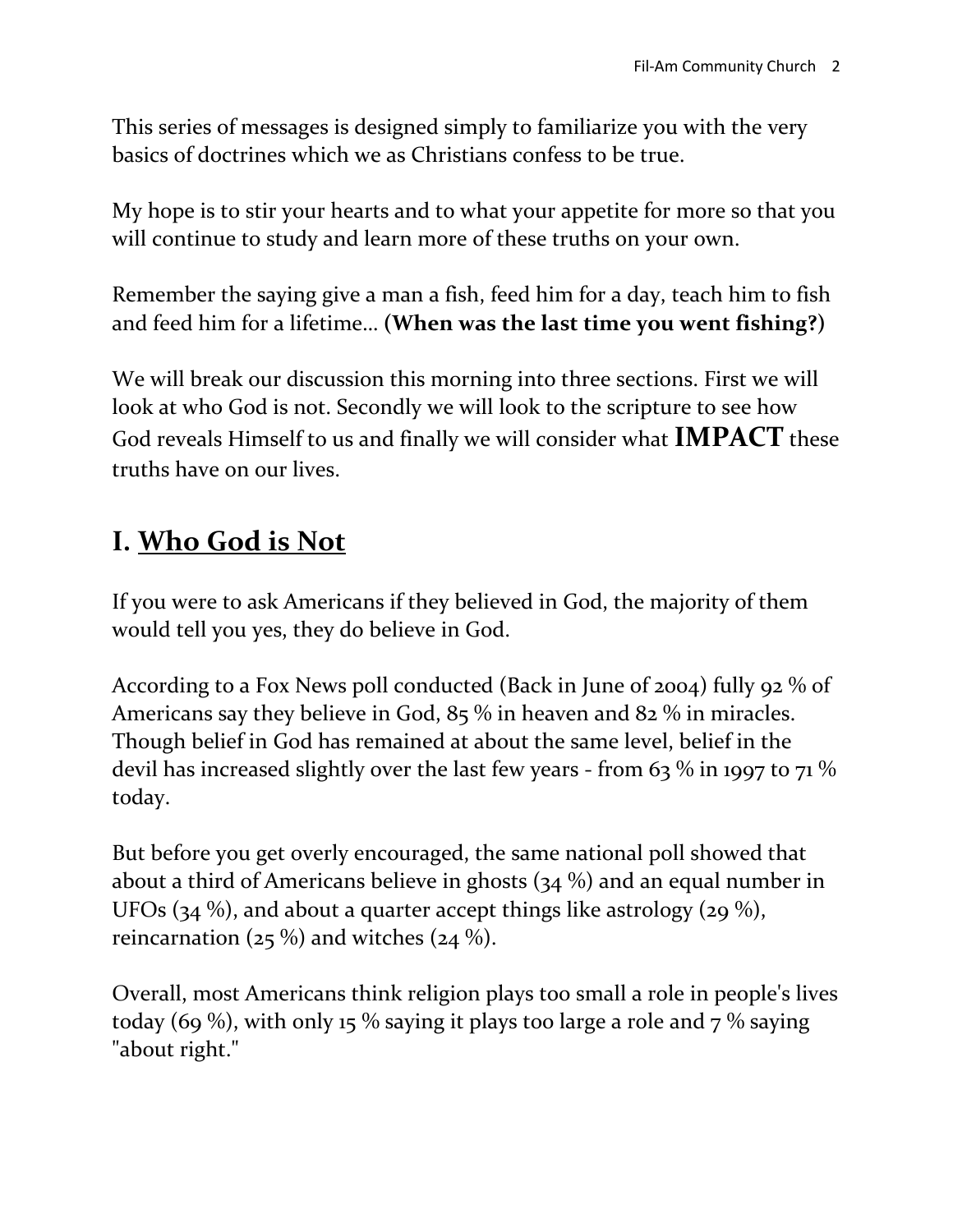And yet, while most Americans think religion plays far too small a role in people's lives, they are most certainly talking about other people because the same poll found that only a little more than a third of those surveyed (37 %) say they attend church, synagogue or other place of worship at least once a week, 13 % almost every week, 12 % about once a month and 19 % seldom attend. 3% attend on holidays and 15 % never attend. That's about 40% that rarely or never attend any kind of church.

So you see, not everything is as it seems or appears to be. While most people in our country claim to believe in God, it is the concept of God or what they believe God is rather than the God revealed in Scripture.

The question then should not be: **Do you believe in God?** The question should be: **In what God do you believe?** You see, when different people talk about God, they are not all speaking of the same person.

Many well intentioned Christians are simply ignorant of this truth. For example, when the topic of Islam is raised you will hear people say something like, "Well, we all worship the same God, don't we?"

The answer is unequivocally **NO.**

The God of scripture is not Allah, worshiped by the Muslims. Ergun and Emir Caner, in their book, *Unveiling Islam*, put it this way.

*"Christians and Muslims do not worship the same God, unless Muslims wish to agree that Jesus is God and Lord. The popular notion that Jews, Christians and Muslims all worship the same God is blasphemous to all three religions and founded only in modern pluralism. Jews do not worship Jesus, nor to the Muslims. For the Christian, not to adhere to the Trinity is not to be Christian at all. Yes, there is on God and He is in control of everything and everyone. Yes, according to the teachings of all three faiths, everyone will stand before Him in judgment. But to say that all worship the same God because we use the same generic (name for Him) is like saying that all references to the name "Mike" must refer to the same person."*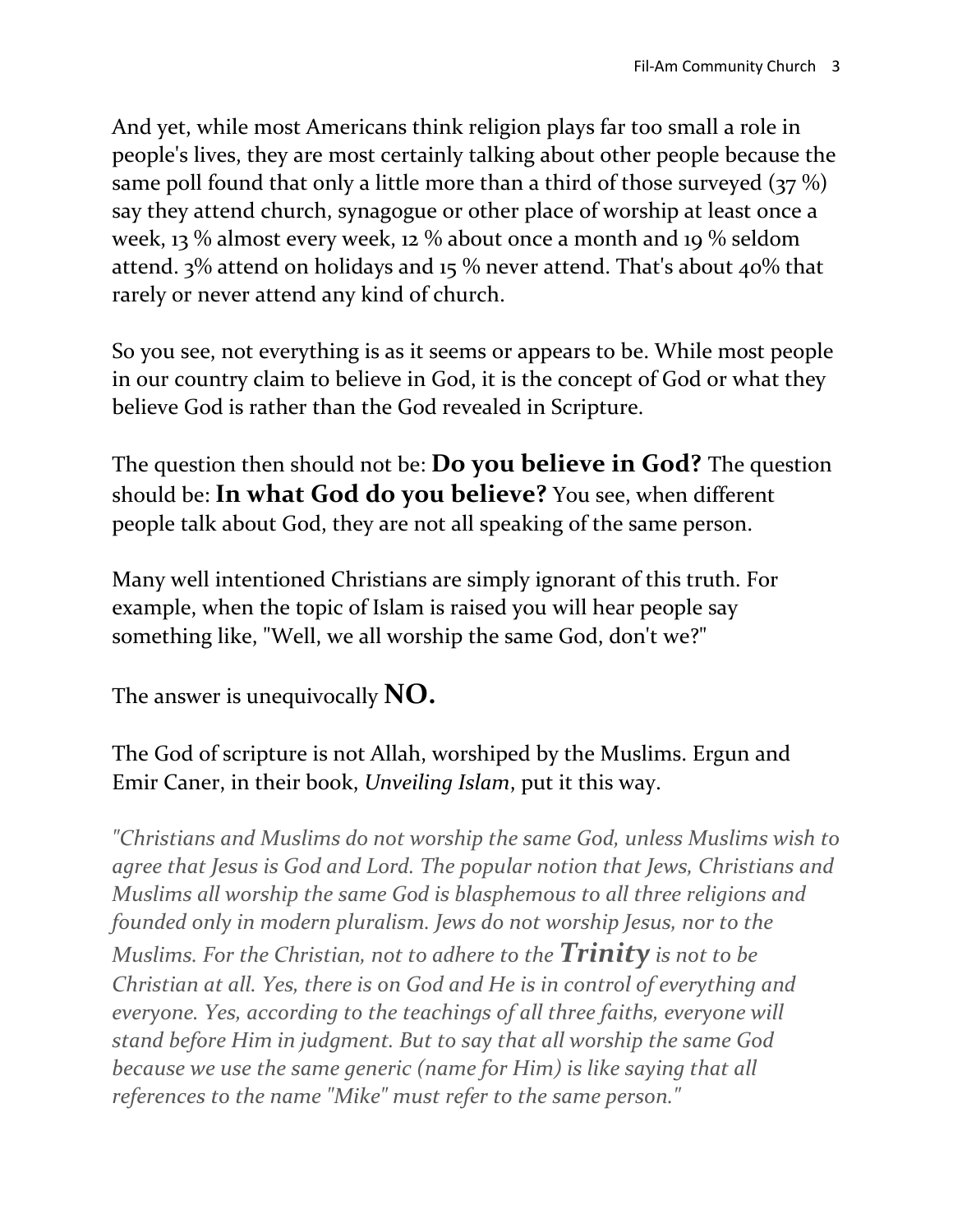The same is true of the gods worshiped by all other false religions.

He is not the god of the **Mormons** - they believe that as we are he once was and as he is we shall someday be.

He is not the god of the **Jehovah's Witnesses** - they deny the divinity of Christ and of the Holy Spirit and teach that the doctrine of the trinity is heresy.

He is not the god of the **New Agers** - they believe God to be a higher force or some sort of cosmic energy. The God you and I believe in is not some nebulous, indeterminate blob of spiritual energy.

The sad truth is that many Americans have only a superficial idea of God. The God they imagine is not the living God of the Bible but more the product of Hollywood or the culture we live in.

And the list could go on and on and on, for you see, while many people believe in a god, they do not all believe in …

- $\checkmark$  The God of Abraham
- $\checkmark$  Isaac
- $\checkmark$  Jacob,
- $\checkmark$  God revealed in scripture.

So if we look just a little below the surface we can see that who God is depends on who you ask. How then do we know who our God is and on what authority can we claim to found our beliefs?

I don't like to use the same examples over and over but this is one we cannot avoid, there are many people that say I know the way or can point to the way or even I can show you the way, Saints Jesus stood flat footed and said. "I am the way, the truth and the life, No man commeth to the father except through me!" (John 14:6)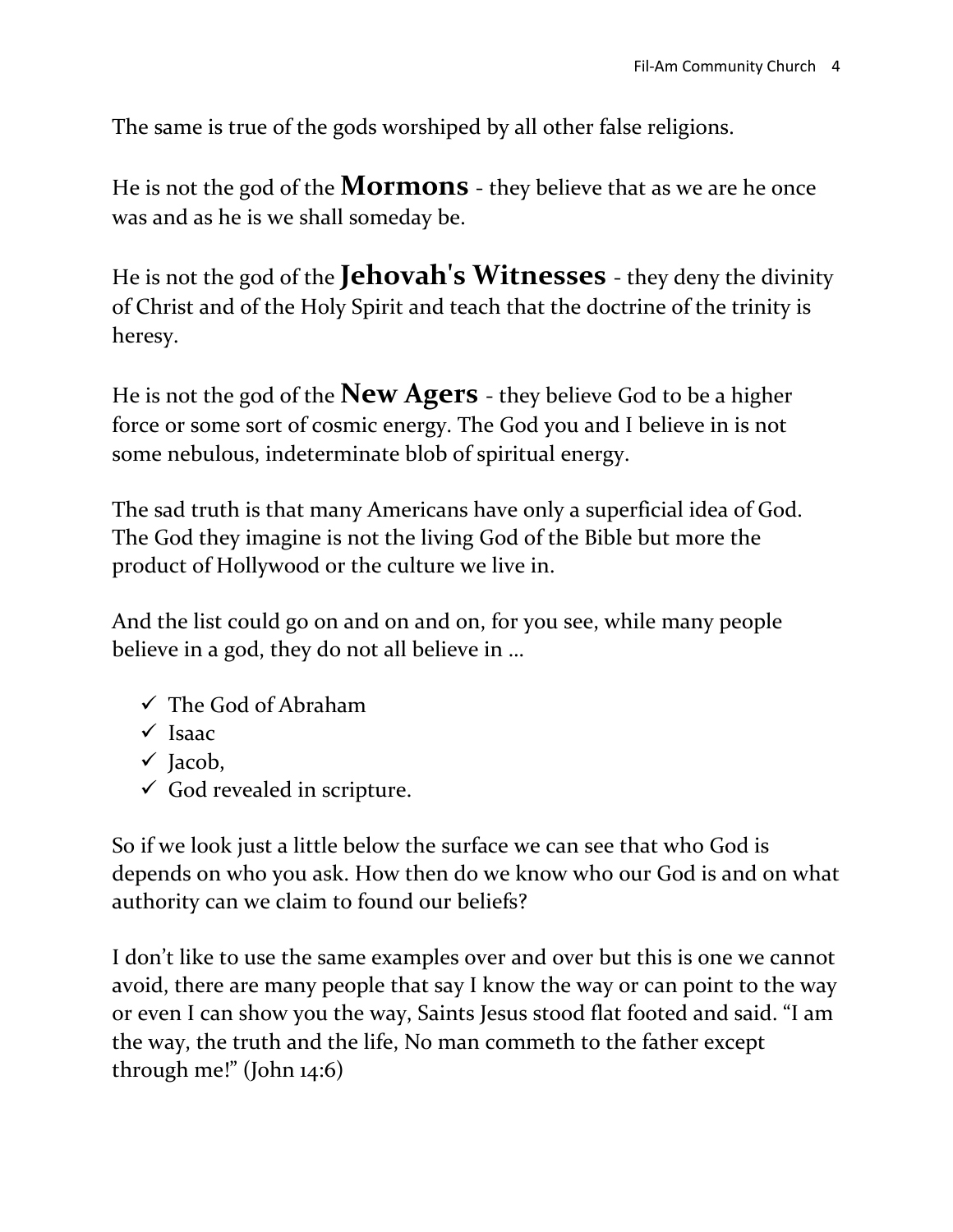This brings us to our second consideration this morning.

#### **II. Who is God and How can we know Him?**

The word "Theology," is derived from two Greek words, "Theos," which means **God,** and "logos," which means "**word**." So in a very literal sense theology is simply **a word about God**. It has come to describe the entire body of thought and study about God.

As we studied last week there are two types of revelation, **General Revelation**, where the evidence of God is clearly observed in nature; and S**pecial Revelation**, which is scripture, God's chosen method of selfdisclosure to humanity.

This is an important truth about which each Christian should be clear. If we are not clear about where we get our knowledge of God, then whatever knowledge we have of Him will be suspect.

The saying goes, if you are not sure where you are going, then any road will get you there.

The scripture is the **only certain word** we have about God and it tells us that we are made in His image. This is important because when many people think about God they try to think of Him in human terms.

They try to think of Him in sentimental ways or understand Him through the lens of their personal experience, always trying to envision Him within the confines of how they would understand another human. But instead of understanding God within the confines of human personhood, we need to recognize that we are a finite and fallen replica of His infinite divine and perfect person. We are created in His image, He is the creator, we are the creature and all we can ever know about God is what He has chosen to disclose to us in Scripture.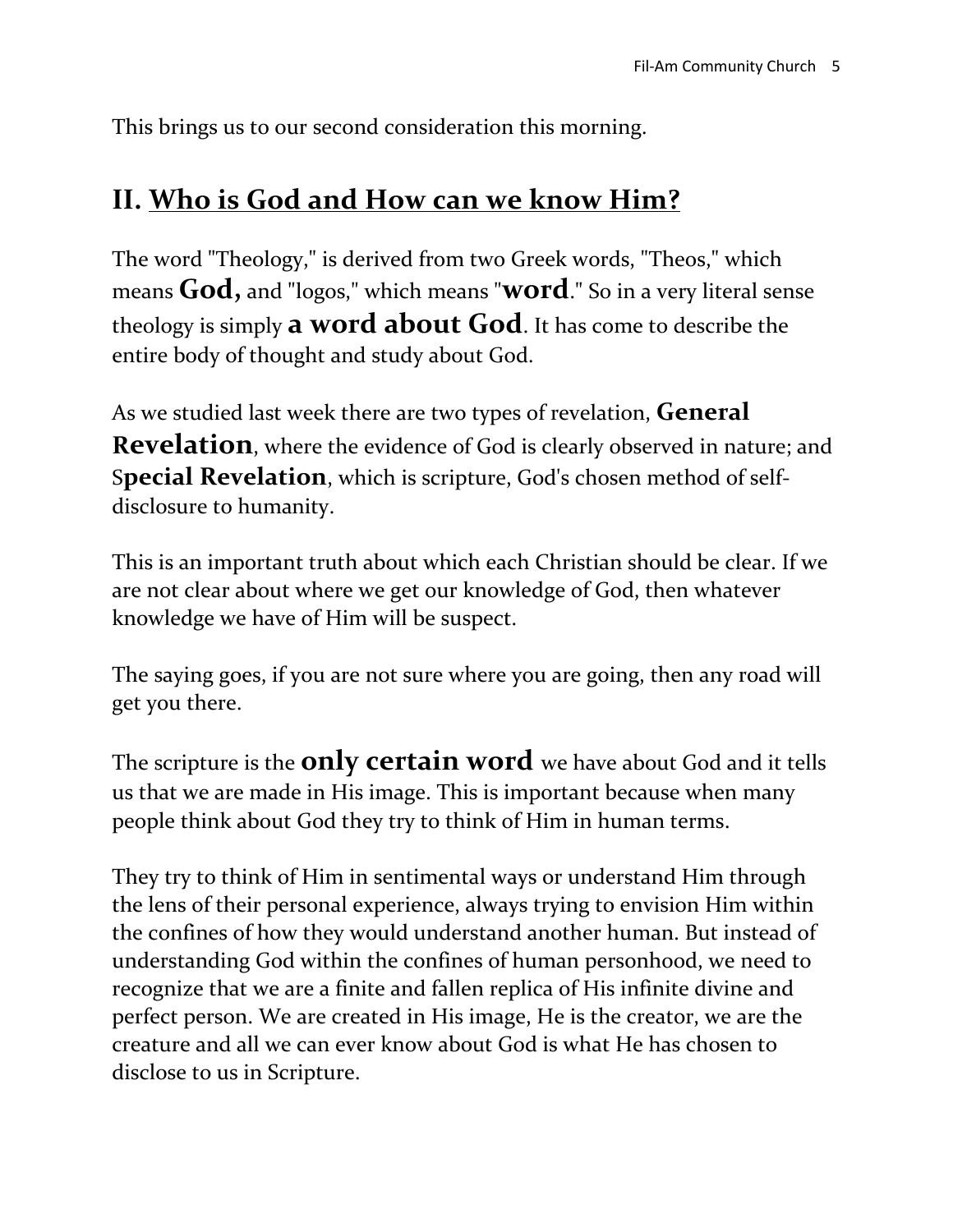Knowing God is like looking in the mirror after you get out of a long hot shower, when you first look at the mirror you get a very fuzzy picture of what you are looking at; the longer you stand there the clearer the image becomes. Saints you need to understand we will not have a complete crystal clear picture of what all God is until we actually make it to the other side and can walk the streets of Gold. Then all the mysteries of the kingdom will be revealed to us.

What then does God reveal to us about Himself in Scripture? Obviously, as we have stated, time will not permit us to cover this topic exhaustively so, for the sake of our study, allow me to say several things that God tells us about Himself in scripture.

#### *A. He is the only true God*

The scripture is clear, there is only one true and living God. Isaiah 45:5 says, **"I am the Lord, there is no other;** there is no God but Me."

- $\checkmark$  As Christians we are M**onotheistic**, that is, we believe there is only one God.
- **Polytheism** believes in many God's.
- **Pantheism** believes that god is in everything and that everything is God.
- $\checkmark$  **Atheism** says there is no God,
- $\checkmark$  **Biblical Theism** says there is only one God and there is no other god beside Him.

He is unique. The Bible tells us that He is a person; and says that he is intelligent, knowable and has a personal will.

Now before we go any further we need to stop for a moment and consider that while there is only one God, He reveals Himself to us as a triune God, that is, one God in three persons. This doctrine of the **Trinity** is central to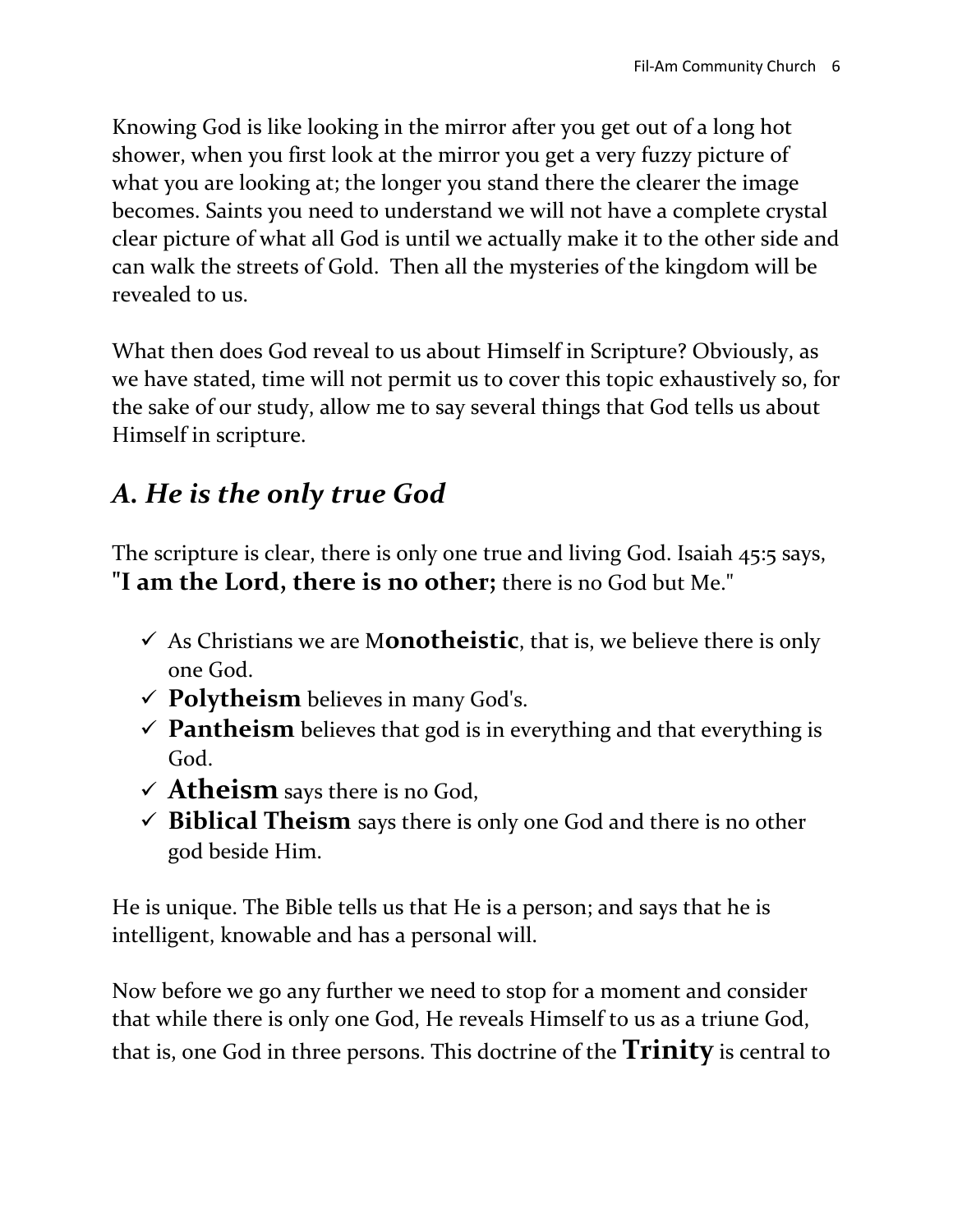a biblical understanding of who God is. Although the term Trinity is not used in scripture, neither is the term **Rapture** or the **Bible.**

These are simply terms the Church has assigned to speak about things the Bible asserts as being true. The Doctrine of the **Trinity** asserts that God is one in being or essence who exists eternally in three distinct coequal persons.

We find scriptural references to the triune nature of God both in the Old and the New Testaments.

- $\checkmark$  In Genesis 3:22 God says, "Since man has become like one of  $\checkmark$ Us...."
- $\checkmark$  Isaiah 6:8 says, "Who should I send? Who will go for  $\checkmark$ Us?
- $\checkmark$  And in the New Testament Jesus commands us to baptize in the name of the **Father,** the **Son** and the **Holy Ghost**.

The scripture is filled with this type of teaching and since our theology is a Biblical theology, that is we interpret each verse in light of every verse, we see this element of God's self revelation throughout the bible.

So important to God's self revelation and our understanding of God is this doctrine that throughout history Christians have staked their very lives upon this truth. Those who deny this truth cannot truly be called Christians. It is the doctrine Jesus taught and believed and it is the doctrine set forth by a systematic study of scripture. It is how God reveals Himself to us, thus we must accept it.

And yet it is one of the most perplexing doctrines in all of scripture. Admittedly, it is difficult for us to comprehend. And even though theologians have offered numerous analogies to try and help us understand it, they all ultimately break down.

E.Y. Mullins, a great Southern Baptist theologian, put it this way, "The Bible does not explain the Trinity. It simply gives us the facts....the briefer the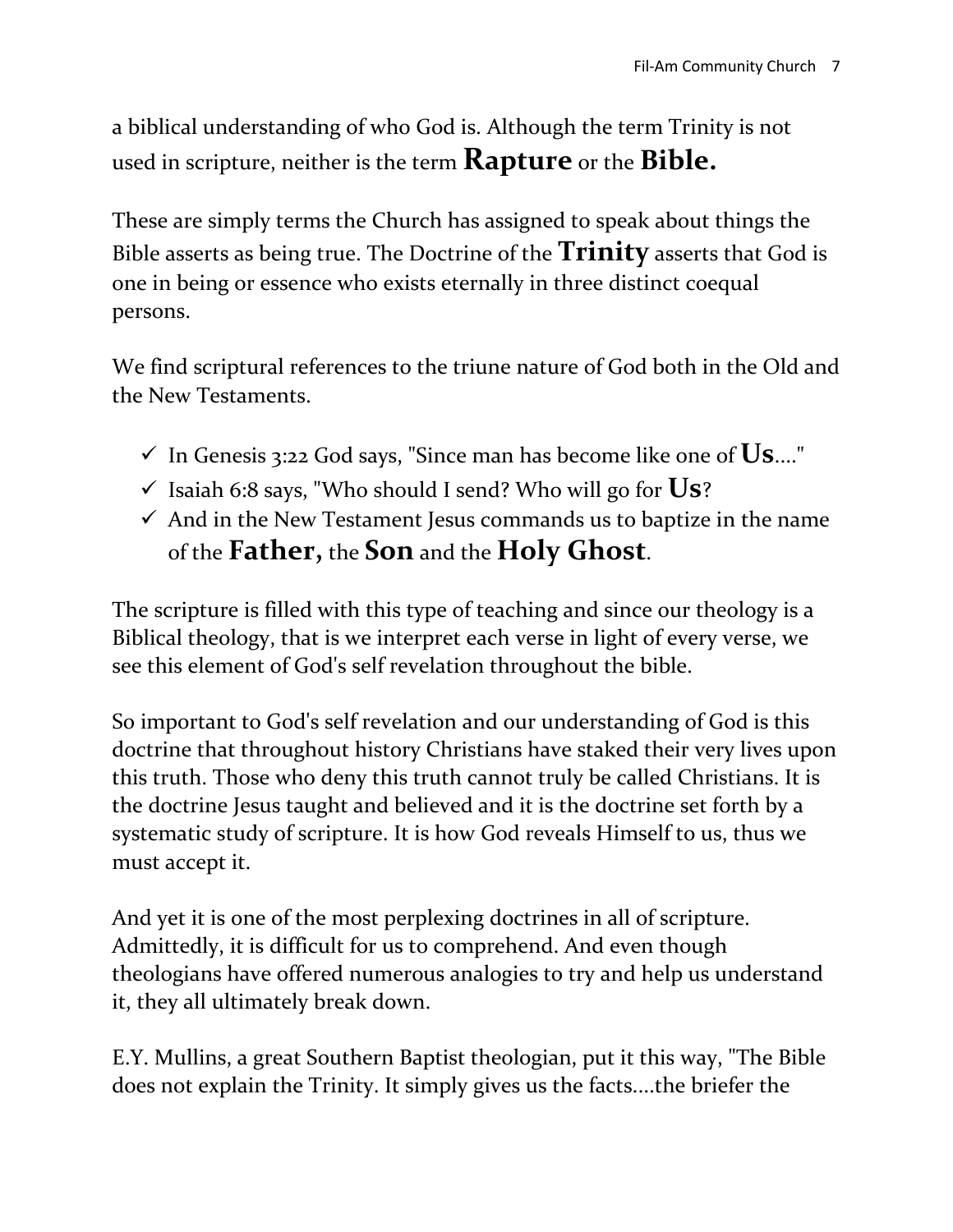definition of the Trinity the better for practical purposes. God is revealed to us as Father, Son and Holy Spirit. These have personal qualities. Yet God is one. This is the New Testament teaching. Beyond this we tend towards speculation." ( Mohler, Land and Kelley on the BF&M, pg 27)

I might add that we are most likely to err when we try to fill in the spaces scripture has left blank. We would do well to accept it at face value, even though we cannot fully explain it.

I have come to a place in my spiritual growth, where I do not have to know everything, in order to believe it, (Example light switch) I don't have to know all the mechanics that happens behind the scene, but I do know that when I touch the light switch the lights come on.

#### *B. God is Sovereign*

That is, He is omnipotent, or all powerful and able to do all His holy will. He tells us in Jeremiah 32:27 that there is nothing too hard for Him. God's sovereignty speaks to His rule or reign over all things. It would not be fair to say that God can do anything because His sovereignty is consistent with His holiness and all His other attributes, thus God cannot lie, He cannot sin, He cannot deny Himself or be tempted with evil or cease to exist. Simply put, God's sovereignty means that God is able to bring His will to pass whatsoever He wills.

While God's freedom speaks to the fact that there are no external constraints on His decisions, His sovereignty speaks to the fact that by His own power He can do whatever He pleases. Psalm 115:3 tells us that God does whatever He pleases.

# *C. God is Holy*

Isaiah 6:3 d. God is Infinite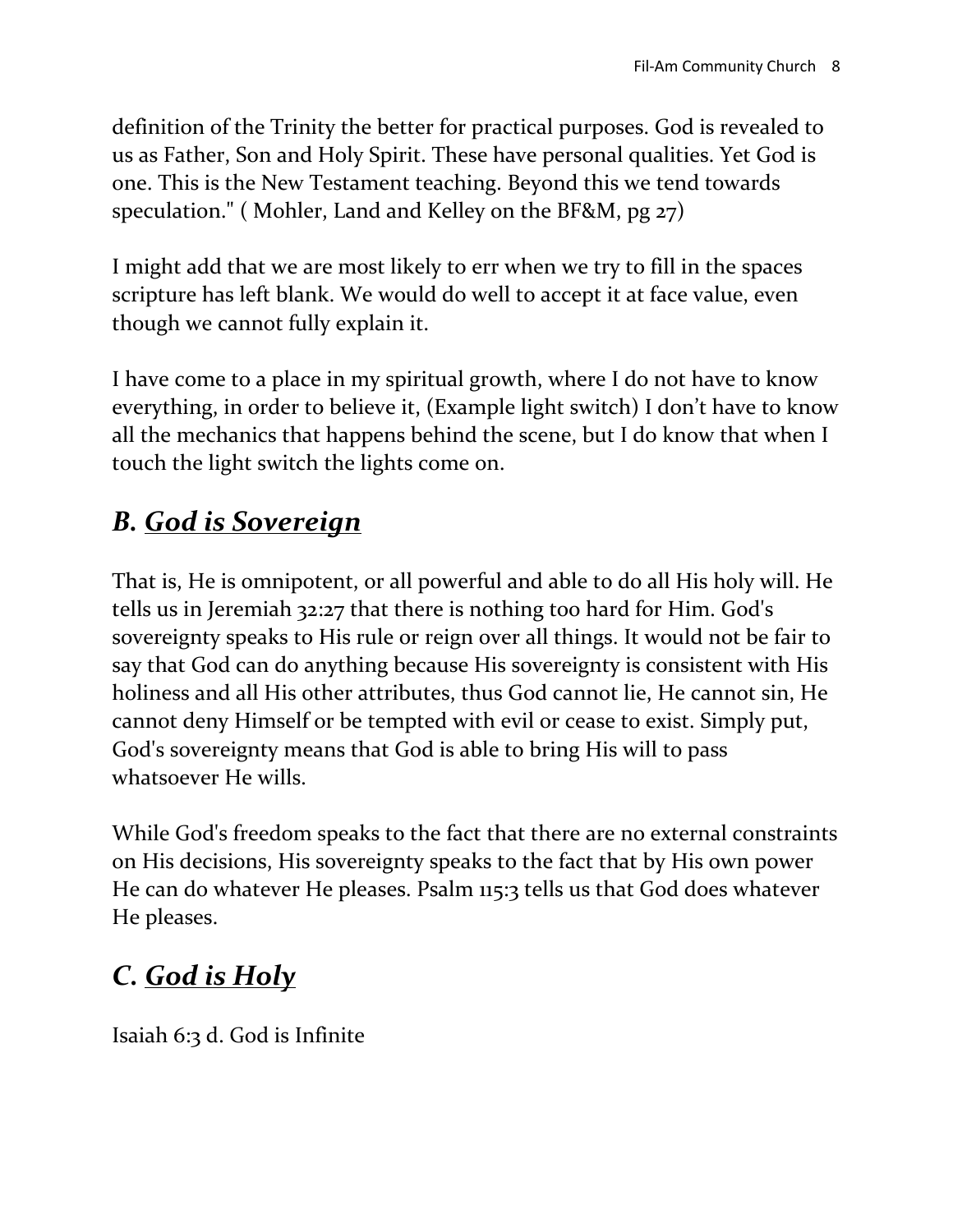The word "Holy," is often used in scripture to speak about the Christian being separated from sin and separated unto God. But when the scripture uses the word Holy to describe God, it is speaking not only of His righteousness and perfection, but of the **reality** that He is separate and different from us. This word speaks to His transcendence, or the fact that He is infinitely exalted above all of creation.

## **D. God is Infinite**

That is, He is eternal. He has neither beginning nor end; He has always been and will always be.

Time and space to not limit God as they limit us. God is not subject to the special laws of time and space which confine us. He is timeless. In language which our finite minds find hard to grasp.

He tells us in 2 Peter 3:8 that "With the Lord one day is like a thousand years, and a thousand years like one day." He can act within time or outside of its limitations.

Truly it is incomprehensible to us. As limited, finite beings, who ourselves are confined by time and space, it is difficult for us to even conceive of this aspect of God but scripture tells us He is eternal.

The Bible does not try to explain or define God's beginning or existence, it just assumes it.

## *E. God is Omnipresent*

A sailor in a shipwreck was thrown upon a rock where he clung in great danger until the tide went down.

Later a friend asked him, didn't you shake with fear when you were handing on the rock?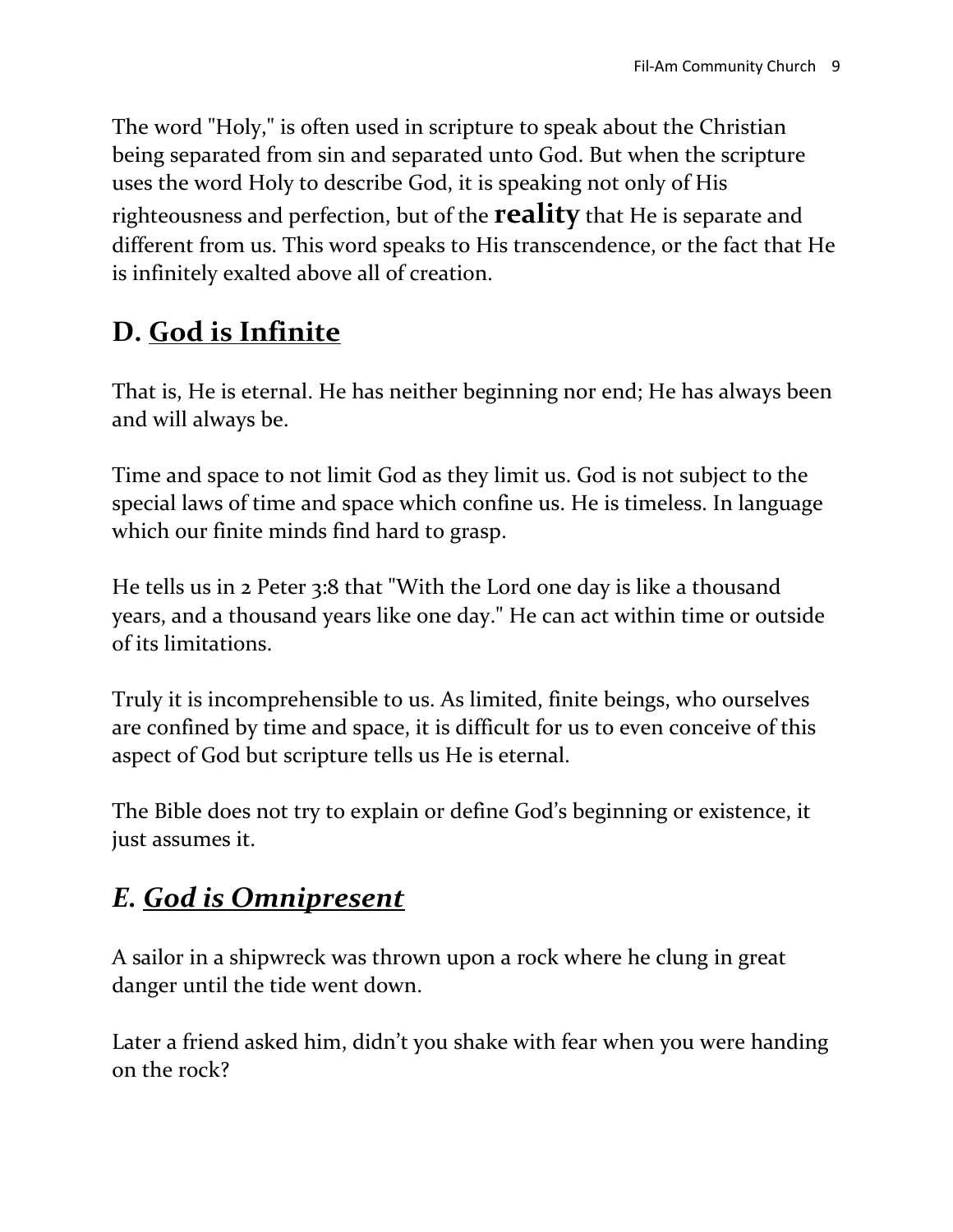He replied, yes but the rock didn't! Christ is the Rock of Ages..

What are you holding on to today?

That is, there is no place He is not. He is everywhere at all times. Psalm 139 tells us that there is no place where we can escape the presence of God. Furthermore, He is in no way diminished by His being in all places at all times. He is present everywhere in all His fullness. This too is difficult for us to understand, so we must say with the Psalmist, "This extraordinary knowledge is beyond me. It is lofty; I am unable to reach it." Suffice it to say that God is all places at all times and there is never a place where He is not.

# *F. God is Omniscient*

When Henry Russell, a Princeton Astronomer had concluded a lecture on the Milky Way, a woman came to him and asked if our world was so little and the universe so great, can we believe that God pays any attention to us at all?

Dr. Russell responded, that depends madam, entirely on how big a God you believe in!

He knows all things, past, present and future, the possible as well as the actual. There is nothing which escapes His knowledge or understanding. Again, Psalm139:4 says, "*Before a word is on my tongue, You know all about it, Lord."* Even the thoughts of our hearts are known to Him. From the beginning He knows the end and from the end He knows the beginning. His knowledge is simultaneous as opposed to successive. That is, He knows all things at all times, He is never learning, or in process, God has always known all things and always will.

# *G. God is Unchanging*

The technical term is Immutable. When we speak of the Immutability of God we are talking about the fact that God is not capable or susceptible of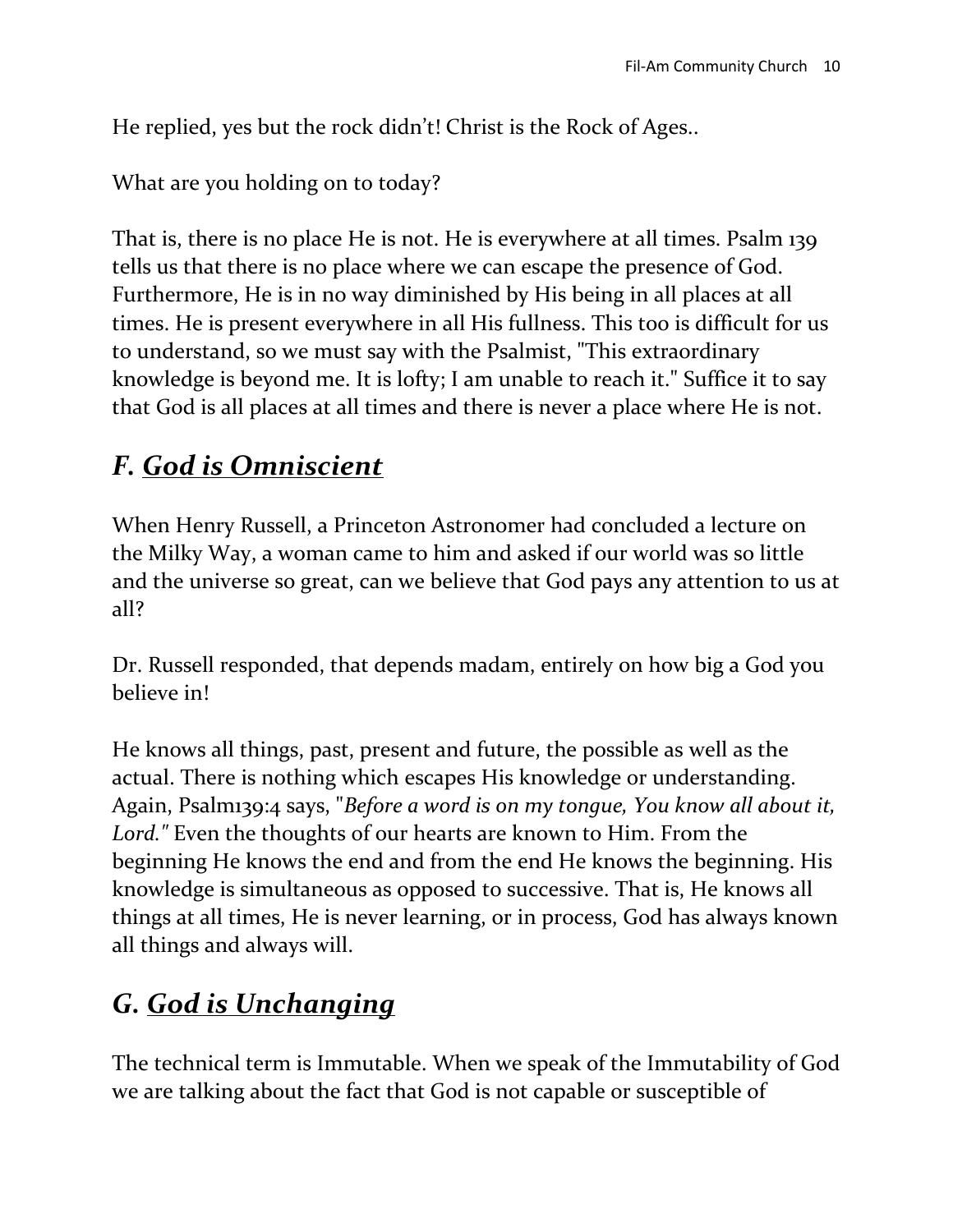change, either by increase or by decrease, by development or by selfevolution.

He is unchangeable, invariable, and permanent. God does not change. Malachi 3:6 says, "Because I, Yahweh, have not changed...."

Hebrews 1:12 says, "...*You are the same, and your years will never end."*

Not only does God not change but His moral principles do not change. He is who He has always been and will always be who He is.

#### *H. God is Righteous*

God is both righteous and just. He is the author of Justice. He is the standard by which fairness and justice are measured. One theologian puts it this way, (Wayne Grudem, Systematic Theology, pg. 203) "God's righteousness means that God always acts in accordance with what is right and is Himself the final standard of what is right."

Deuteronomy 32:4 says of God, "A faithful God, without prejudice, He is righteous and true." What a wonderful thing to know that God is righteous and just. We know that someday, every wrong will be made right and every one of us will stand before Him and give account. Although we may be surrounded by injustice on this earth, in the end, justice will prevail because our God is the personification of what is just and right.

## *I. God is Merciful*

An old Jewish legend, says, when God was about to create man he took into his counsel the angels that stood about the throne.

Create him not, said the Angel of **Justice.** For if you do he will commit all kinds of wickedness against his fellow man and will be cruel & dishonest and unrighteous.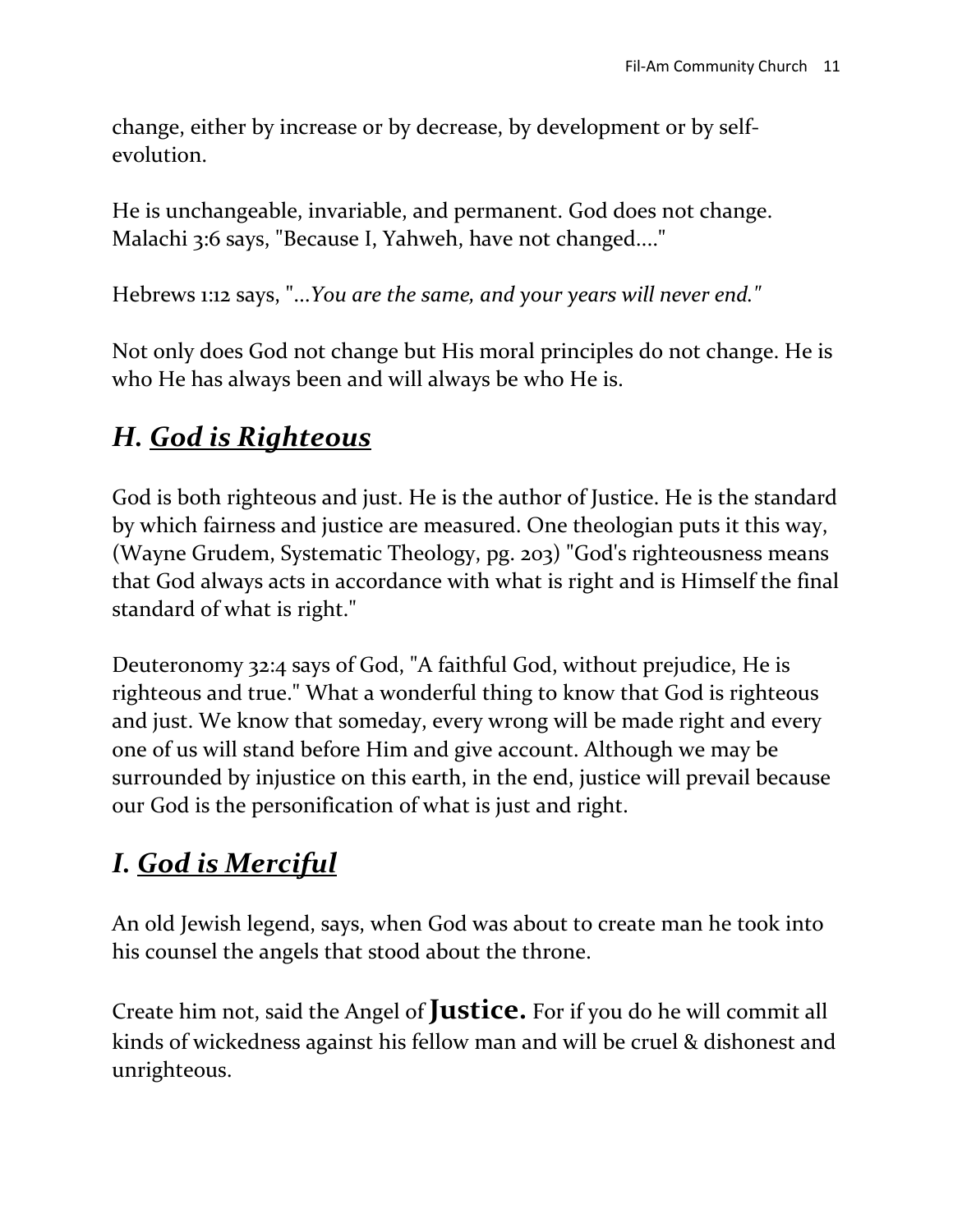Create him not, said the Angel of **Truth**. For he will be false and deceitful to his brothers and even to you!

Create him not, said the Angel of **Holiness**. For he will follow that which is impure in your sight and dishonor you to your face!

Then stepped forward the Angel of **Mercy** and said Create him our heavenly father, for when he sins and turns from the path of righteousness and holiness I will take him tenderly by the hand and speak loving words to him, and then lead him back to you... - J.A. Clarks

While God is just, He is also gracious and merciful. This speaks to God's patience and His longsuffering with His fallen creations.

Psalm 103:8 says, "*The Lord is compassionate and gracious, slow to anger and full of faithful love."* Mercy speaks to God withholding punishment that we do deserve while grace speaks to His giving us good things we do not deserve. God is merciful and

# *J. God is Love*

This means that God is ever about the business of giving Himself to others.

1 John 4:8 tells us that God is love. Jesus tells us in Matthew that that God's love is for all of His creation, as He causes His sun to shine and rain to fall on the just and the unjust. God loves all of His creation and does so with a selfless and sacrificial kind of love.

Volumes have been written on the love of God. While many try to explain it, God is ever about the business of inviting us to **experience it**. Throughout the scripture we see the evidence of God's love, ultimately fulfilled in the giving of His Son Jesus to pay the penalty of our sins.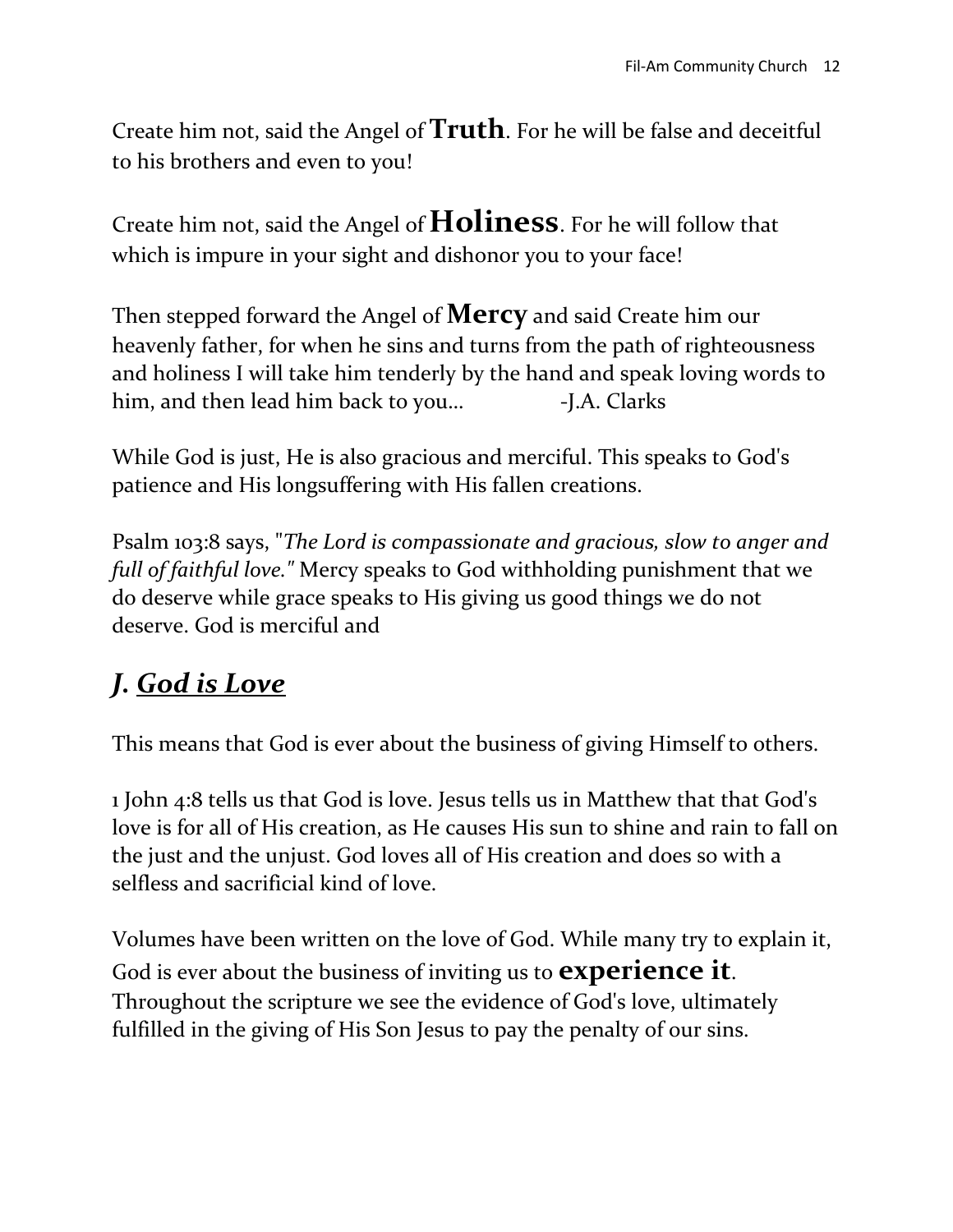We talked about it in the Woodbridge home group a few sessions ago, but the statement was made, what kept Jesus on the cross, it definitely was not the nails, What was it that kept him there? **It was Love!**

Perhaps as you've been listening this morning you've thought about other things you would like to learn about God. Things like;

- $\checkmark$  His wisdom,
- $\checkmark$  His goodness,
- $\checkmark$  His self-sufficiency,
- $\checkmark$  His glory.
- $\checkmark$  His beauty,
- $\checkmark$  His peace
- $\checkmark$  His faithfulness.

All of these things are topics about which books have been written. We've only scratched the surface, and yet what we have discussed has direct application in our lives.

## **III. What difference does it make in our lives?**

The answer is that it makes all the difference in the world; not only in this world, but in the **world to come.**

Unlike the pagans of old, we are not left to our own imagination as to what God is like, what He demands from us and Who He is. Graciously and lovingly, in keeping with His character, God has revealed Himself to us.

- $\checkmark$  He wants us to know Him,
- $\checkmark$  To love Him,
- $\checkmark$  To be in fellowship with Him,
- $\checkmark$  To serve Him and
- $\checkmark$  To bring Him glory through our lives.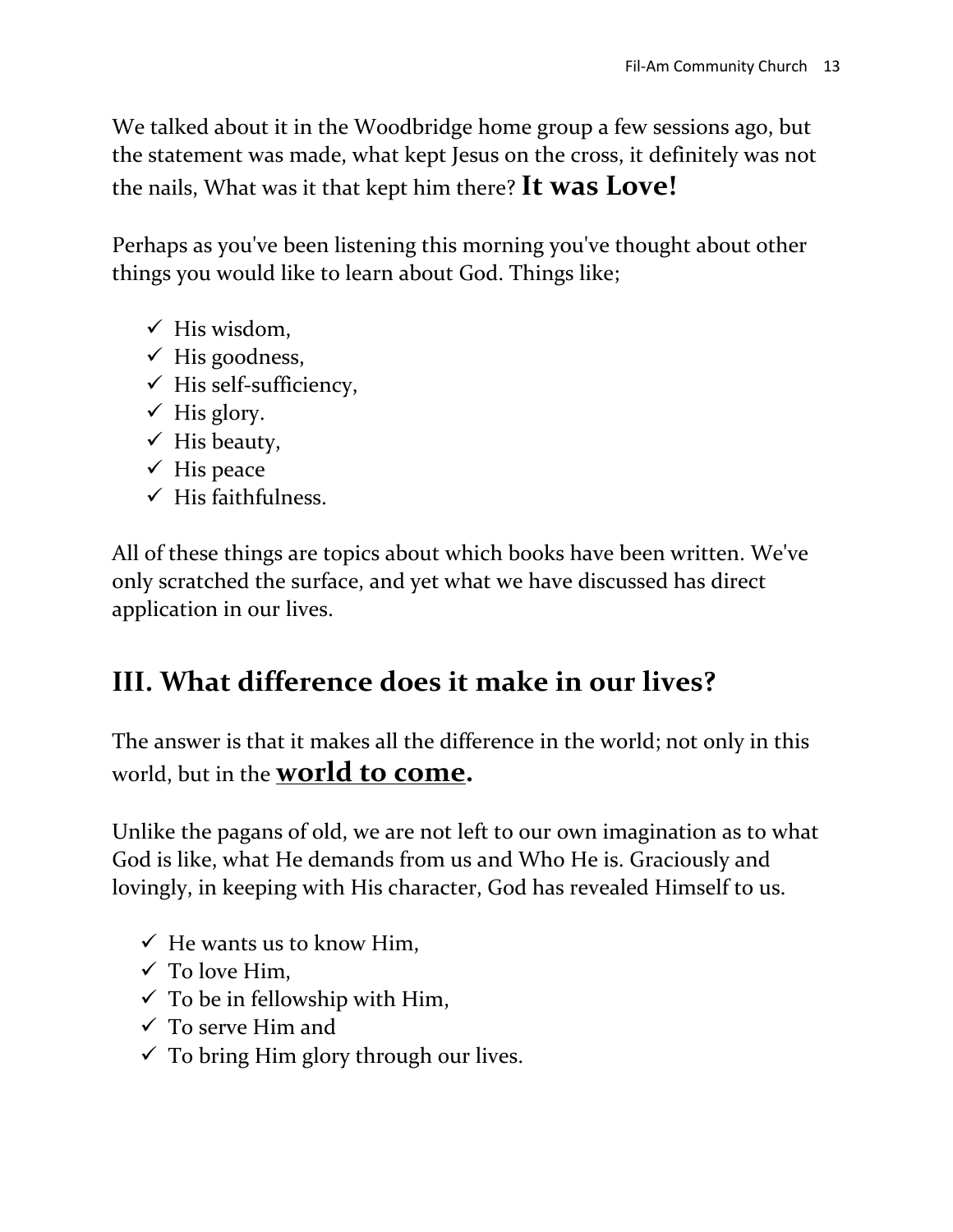#### **Knowing God gives us purpose. It adds reason and rational to our lives.**

It tells us that there is a God in heaven, that He is on His throne and not only does He care for us but that He created us for a **purpose**.

Think of how hopeless the man or woman is who has no God in whom to trust. Consider the **emptiness** and **vanity** of life lived without knowledge of the God of Israel.

Knowing God assures us that to everything there is a season and a time, to every purpose under heaven. **Life is no accident**.

We didn't merely evolve wind up here because of a collision of planets. God made us, wondrously and gloriously have we been made. Not in the image of an ape, but in the image of **God Himself.**

And while there remains a certain mystery to God, that is, there is much about Him we do not understand; there is much about Him we can and do know. We know that we can know Him for Who He is. He is a person and we can know Him personally. We may not be able to know Him fully, but we can know Him truly.

Remember, we were created to be in fellowship with God and being created in His image, we were made to have fellowship with Him.

His sovereignty assures us that there is nothing too hard for Him. He is always in control. Nothing is too hard for Him. He can do anything He desires, and scripture tells us that when we pray, He hears and answers our prayers. That ought to **charge your batteries this morning**.

The God of all the universe, the one for Whom nothing is impossible, has given you permission to come and make your requests before His throne and not only does He hear but He has promised to answer your prayers.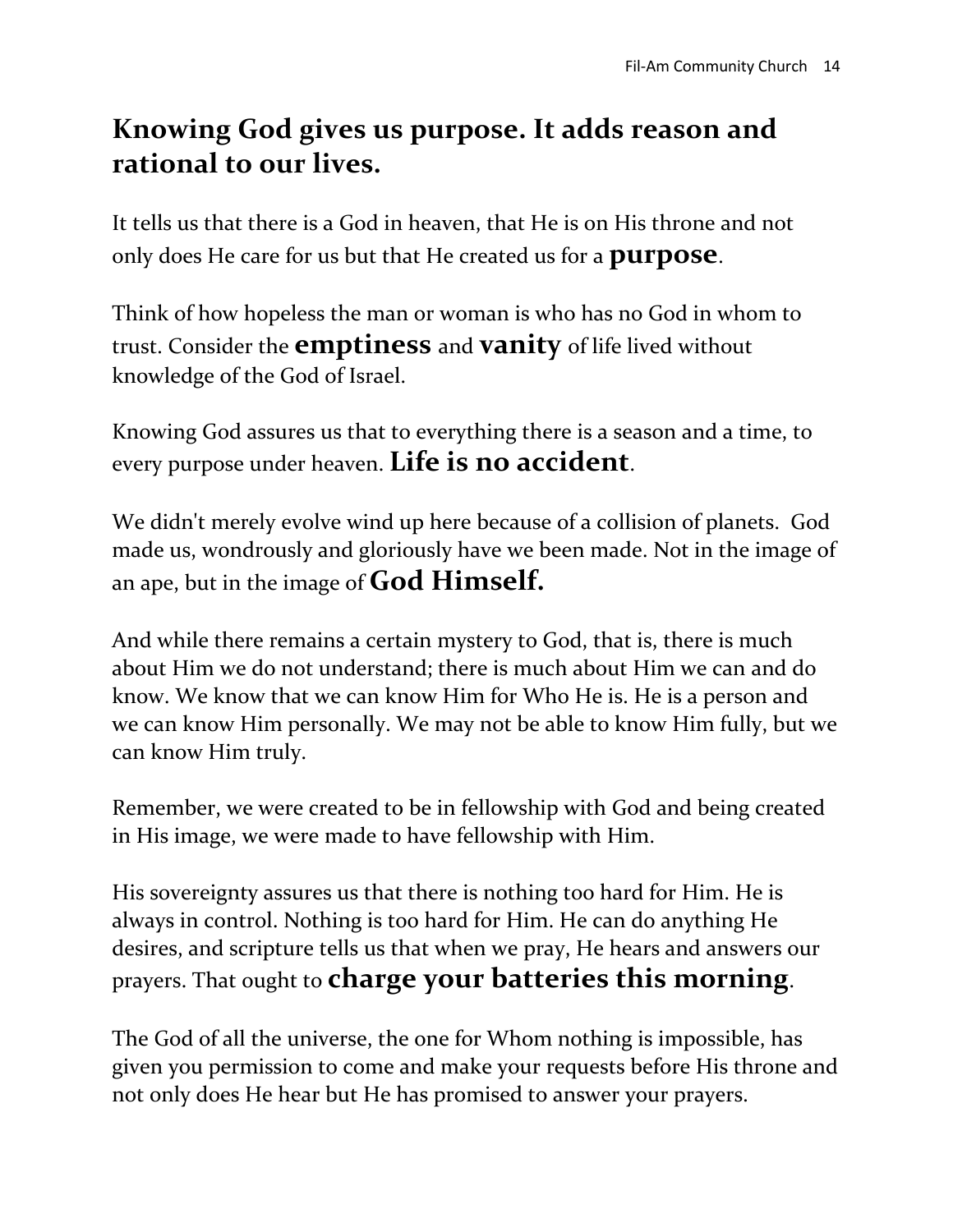- $\checkmark$  His **Holiness** assures us that He is not malicious but that He is **pure** and **good**. He cannot be corrupted, He cannot be bribed nor can He be persuaded to go against His nature. His holiness not only tells us that He is not like us, but that as His Spirit works in our lives, that we can become more and more like Him.
- $\checkmark$  His **Eternal Nature** assures us that He is infinitely different than us. Unlike the gods of the pagans who had to be **fed, awakened** and **cared for**, our God is self-sustaining and needs nothing from us.

It is we who are needy and because He is without beginning or end, because He is everlasting, the Alpha and the Omega, He can meet our every need. The fact that He is infinite assures us that there is life beyond this earth. When Jesus promised that He would go and prepare a place for us, we can take Him at His word. Knowing that our God is without beginning or end, that He knows all things, can do all things and is always everywhere at all times should bring great comfort to our souls.

- $\checkmark$  His **Omnipresence** assures us that He can keep His word to never leave us nor forsake us. Our God is not limited to time and space. He cannot be confined to some image or statue. He is not a prisoner to some temple we build for Him. He is everywhere, at all times forever. There is no place we can escape Him and there is no place where He is not already there before we arrive.
- $\checkmark$  His **Omniscience** assures us that He has everything under control. Nothing will ever take Him by surprise, nothing will ever catch Him off guard, no circumstance you encounter in life, regardless of how difficult or sudden it may be, will ever find our Lord unaware or unprepared. He who created all things knows all things and has made provision for you before you ever need them. This is what Jesus tells us of His Father in the Sermon on the Mount. He knows what we need before we even ask!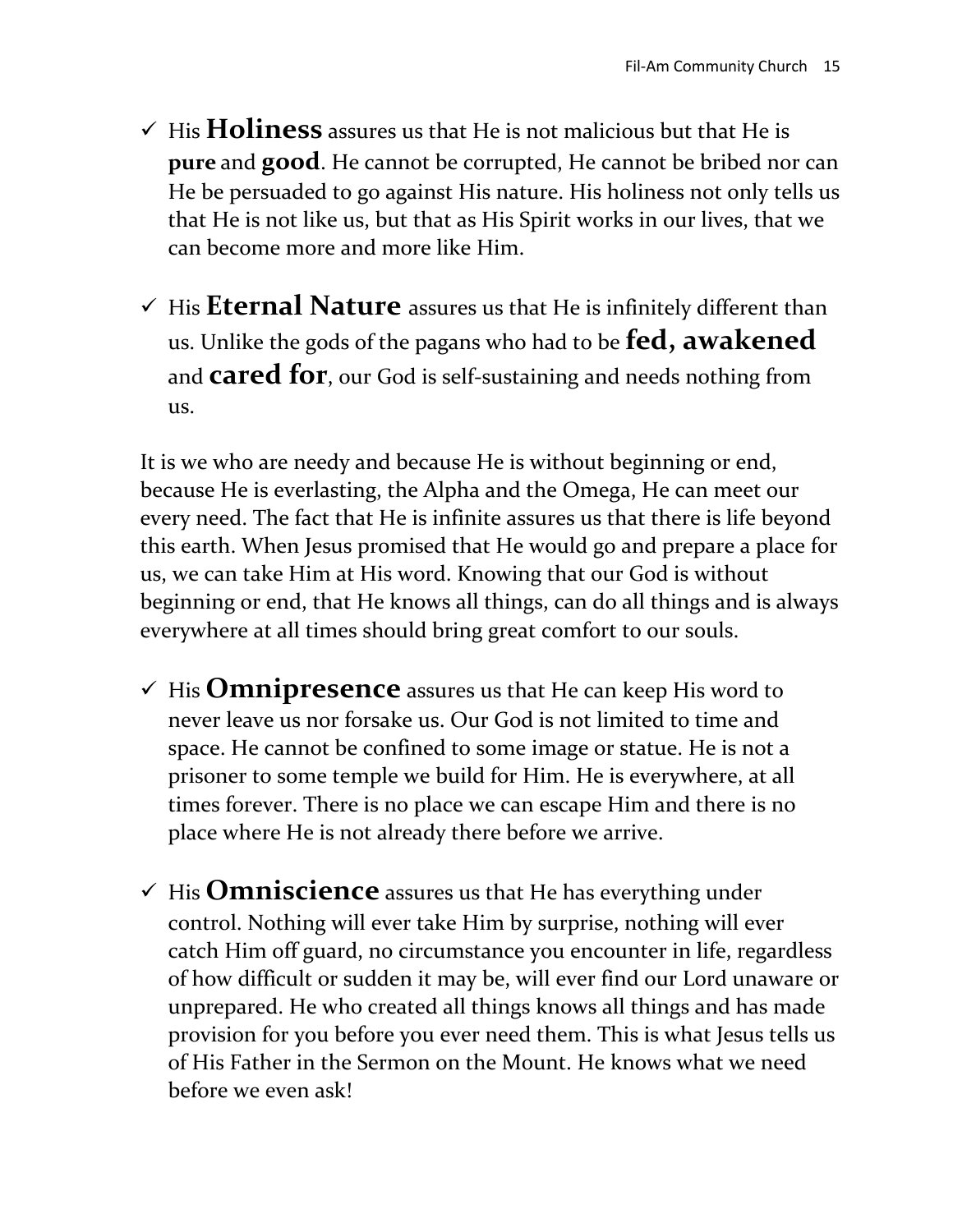- $\checkmark$  His **Righteousness** gives us certain knowledge that someday all wrongs will be made right, that while injustice may reign on this earth, God will be the final judge. All things will be set right and everyman will give an account. We can live with this world, knowing that it is but for a while. His righteousness tells us that He will punish sin.
- $\checkmark$  His **Mercy** gives us insight into His patience and willingness to wait for us. While He has every right to punish us, instead He chooses to pursue us, to call us to Himself. Withholding His wrath, in His Mercy He extends His goodness and grace to us.
- And His **Love** for us assures us that He is always looking out for our best. Nowhere was this more clearly seen than on Calvary's cross.

We could look at the three dimensions of his Love found in John 3:16..

The **Breadth**…. For God so Loved the World.

The **Length**… That he gave his only Begotten Son.

The **Depth**… That whosoever believeth on his shall not perish

The **Height**…. But shall have Everlasting Life!

You see, while God is just, He is also loving; so much so that He gave of Himself to pay the just penalty for our sin. He extended His love towards us in that while we were yet sinners in rebellion against Him, He sent Jesus to die for us.

#### **This is the Ultimate Fulfillment of God's Love.**

Pity the soul who has no God like ours in whom to trust. Pity the selfsufficient man who scoffs at our religion, calling it a crutch for simple